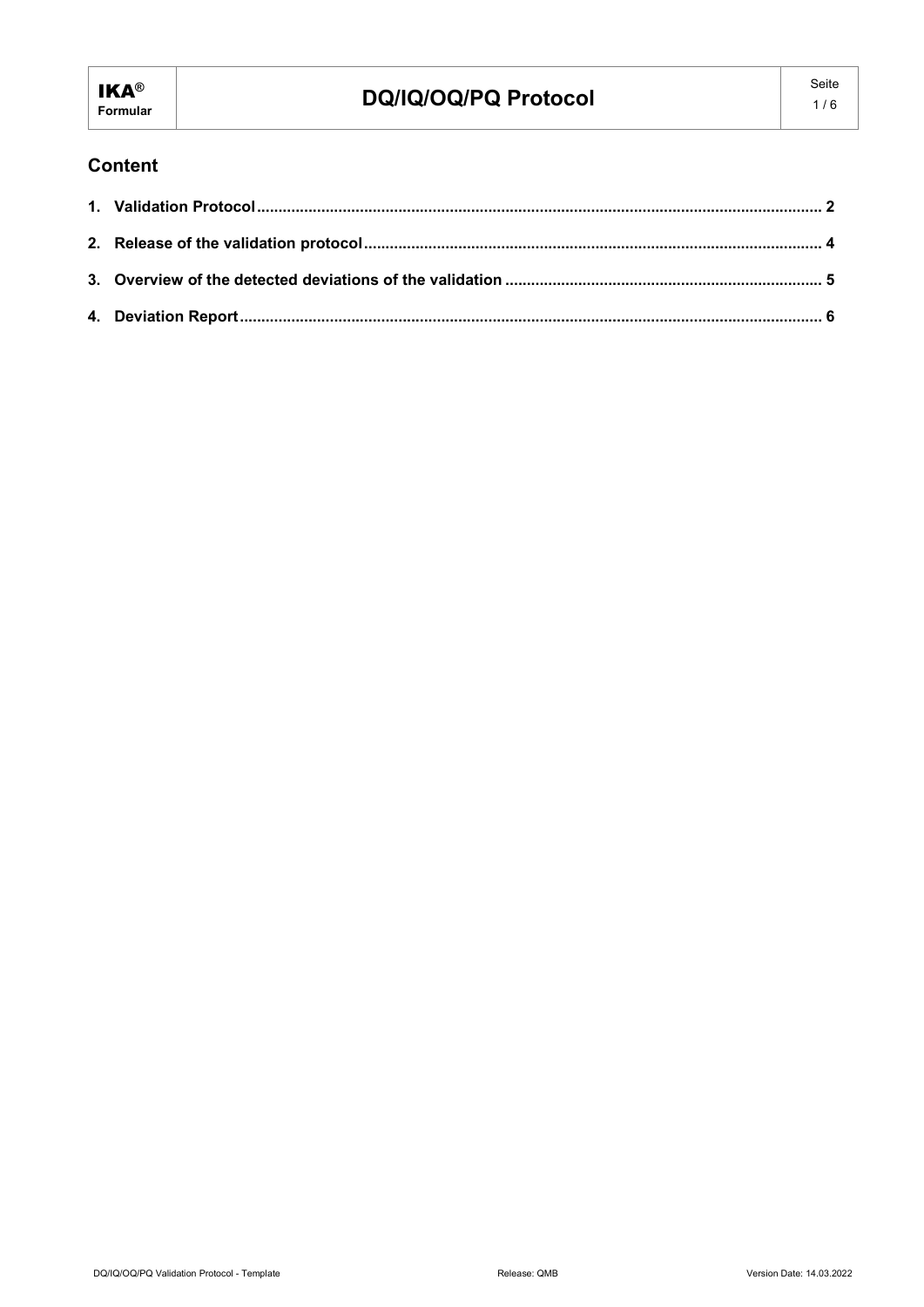## 1. Validation Protocol

| <b>IKA Article Number</b>   |                      |
|-----------------------------|----------------------|
| <b>IKA Quotation Number</b> |                      |
| <b>PO Number</b>            |                      |
| <b>Service order Number</b> |                      |
| <b>IKA Contact</b>          | Name, Place and Date |
| <b>Customer Contact</b>     | Name, Place and Date |

## 1.1. Comment

### 1.2. IQ Acceptance criteria

| IQ Test(s)                                                      | Acceptance criterial fulfilled |              |            |           |
|-----------------------------------------------------------------|--------------------------------|--------------|------------|-----------|
|                                                                 |                                |              | $\Box$ Yes | $\Box$ No |
|                                                                 |                                |              | $\Box$ Yes | $\Box$ No |
|                                                                 | $\Box$ Yes                     | $\square$ No |            |           |
|                                                                 | $\Box$ Yes                     | $\Box$ No    |            |           |
|                                                                 | $\Box$ Yes                     | $\Box$ No    |            |           |
|                                                                 |                                |              | $\Box$ Yes | $\Box$ No |
| <b>Test result</b>                                              |                                |              |            |           |
| Acceptance criteria / criteria met? (see deviation report no .: | $\Box$ Yes                     | $\Box$ No    |            |           |
| <b>Name</b><br><b>Date</b><br><b>Signature</b>                  |                                |              |            |           |
| Test executed                                                   |                                |              |            |           |
| <b>Test validated</b>                                           |                                |              |            |           |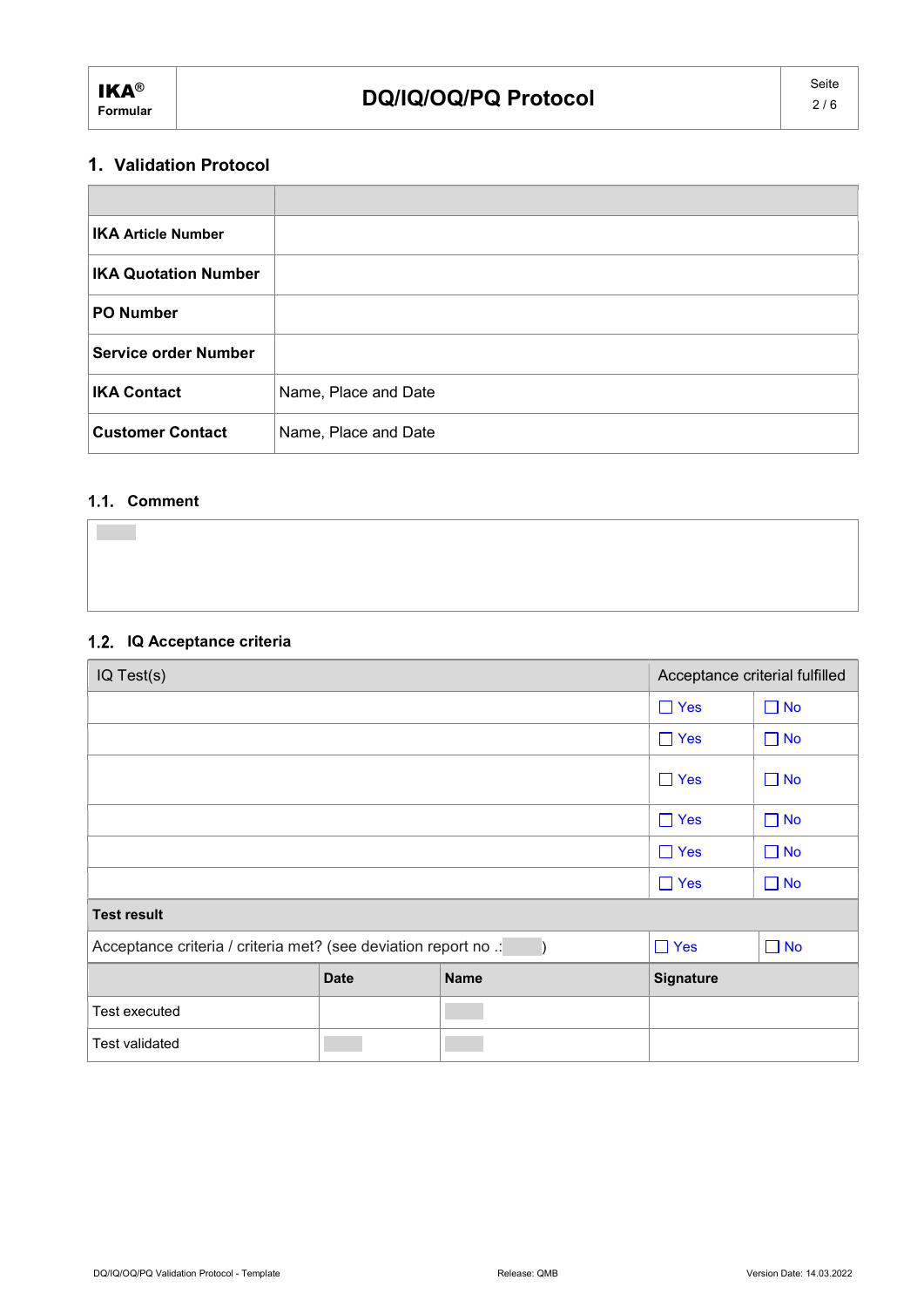## 1.3. OQ Acceptance criteria

| OQ Test(s)                                                      | Acceptance criteria fulfilled |            |           |
|-----------------------------------------------------------------|-------------------------------|------------|-----------|
|                                                                 |                               | $\Box$ Yes | $\Box$ No |
|                                                                 |                               | $\Box$ Yes | $\Box$ No |
|                                                                 |                               | $\Box$ Yes | $\Box$ No |
|                                                                 |                               | $\Box$ Yes | $\Box$ No |
|                                                                 | $\Box$ Yes                    | $\Box$ No  |           |
|                                                                 | $\Box$ Yes                    | $\Box$ No  |           |
| <b>Test result</b>                                              |                               |            |           |
| Acceptance criteria / criteria met? (see deviation report no .: | $\Box$ Yes                    | $\Box$ No  |           |
|                                                                 | <b>Signature</b>              |            |           |
| Test executed                                                   |                               |            |           |
| Test validated                                                  |                               |            |           |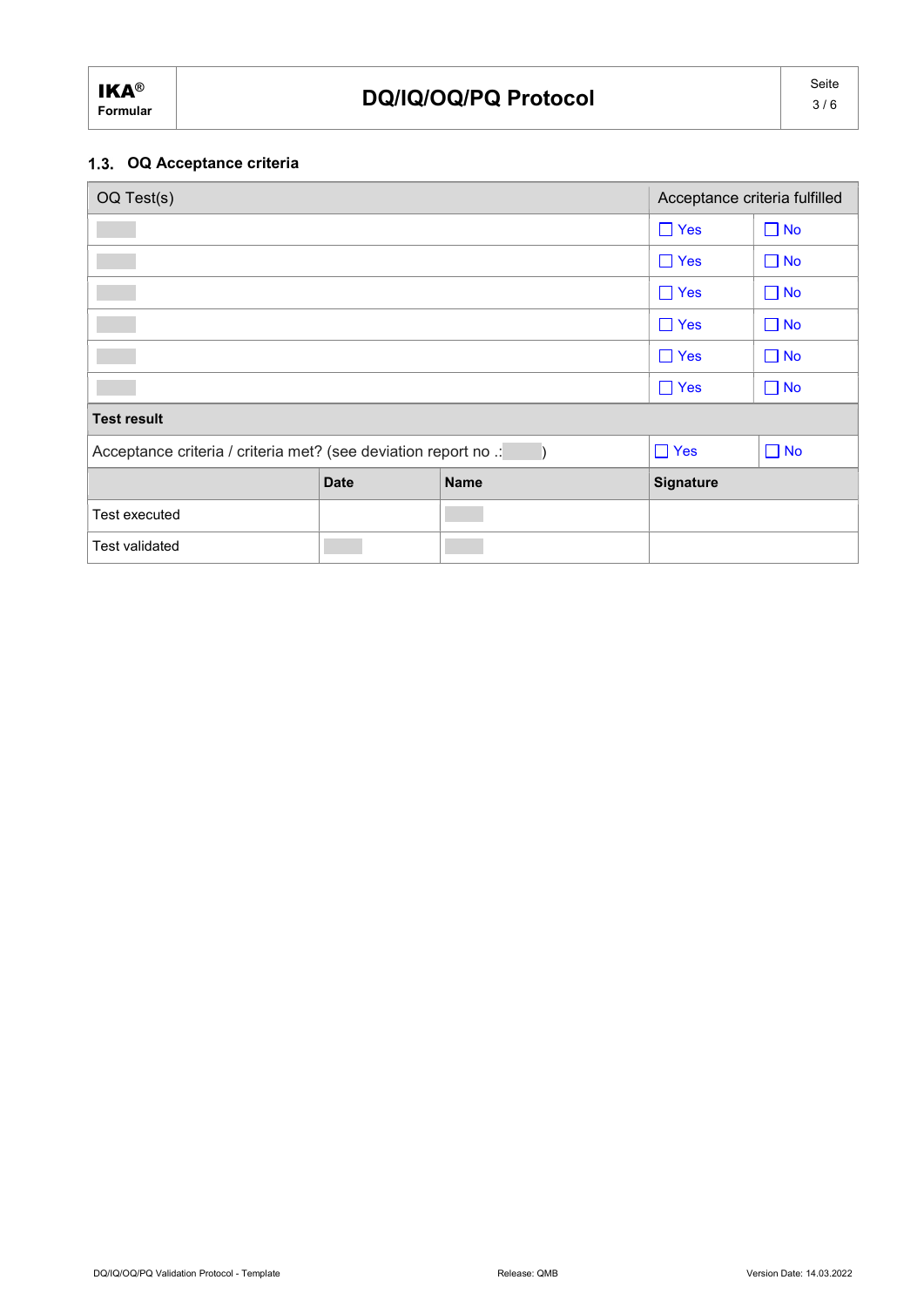## 1.4. PQ Acceptance criteria

| PQ Test(s)                 | Acceptance criteria fulfilled                                   |  |                  |              |  |  |
|----------------------------|-----------------------------------------------------------------|--|------------------|--------------|--|--|
|                            |                                                                 |  | $\Box$ Yes       | $\square$ No |  |  |
|                            |                                                                 |  | $\Box$ Yes       | $\square$ No |  |  |
|                            |                                                                 |  | $\Box$ Yes       | $\square$ No |  |  |
|                            |                                                                 |  | $\Box$ Yes       | $\Box$ No    |  |  |
|                            |                                                                 |  | $\Box$ Yes       | $\Box$ No    |  |  |
| <b>Test result</b>         |                                                                 |  |                  |              |  |  |
|                            | Acceptance criteria / criteria met? (see deviation report no .: |  |                  |              |  |  |
| <b>Name</b><br><b>Date</b> |                                                                 |  | <b>Signature</b> |              |  |  |
| Test executed              |                                                                 |  |                  |              |  |  |
| Test validated             |                                                                 |  |                  |              |  |  |

## 2. Release of the validation protocol

| The following tests were performed.                                                                             |            |           |           |  |  |
|-----------------------------------------------------------------------------------------------------------------|------------|-----------|-----------|--|--|
|                                                                                                                 |            |           |           |  |  |
|                                                                                                                 |            |           |           |  |  |
| Deviations were found:                                                                                          | $\Box$ Yes | $\Box$ No |           |  |  |
| See deviation report (s):                                                                                       |            |           |           |  |  |
|                                                                                                                 |            |           |           |  |  |
|                                                                                                                 |            |           |           |  |  |
| The signatures confirm that all tests have been carried out accordingly and deviations have been documented ac- |            |           |           |  |  |
| cordingly.                                                                                                      |            |           |           |  |  |
| <b>Executed tests</b>                                                                                           | Date       | Name      | Signature |  |  |
| See IQ                                                                                                          |            |           |           |  |  |
| See OQ                                                                                                          |            |           |           |  |  |
| See PQ                                                                                                          |            |           |           |  |  |
|                                                                                                                 |            |           |           |  |  |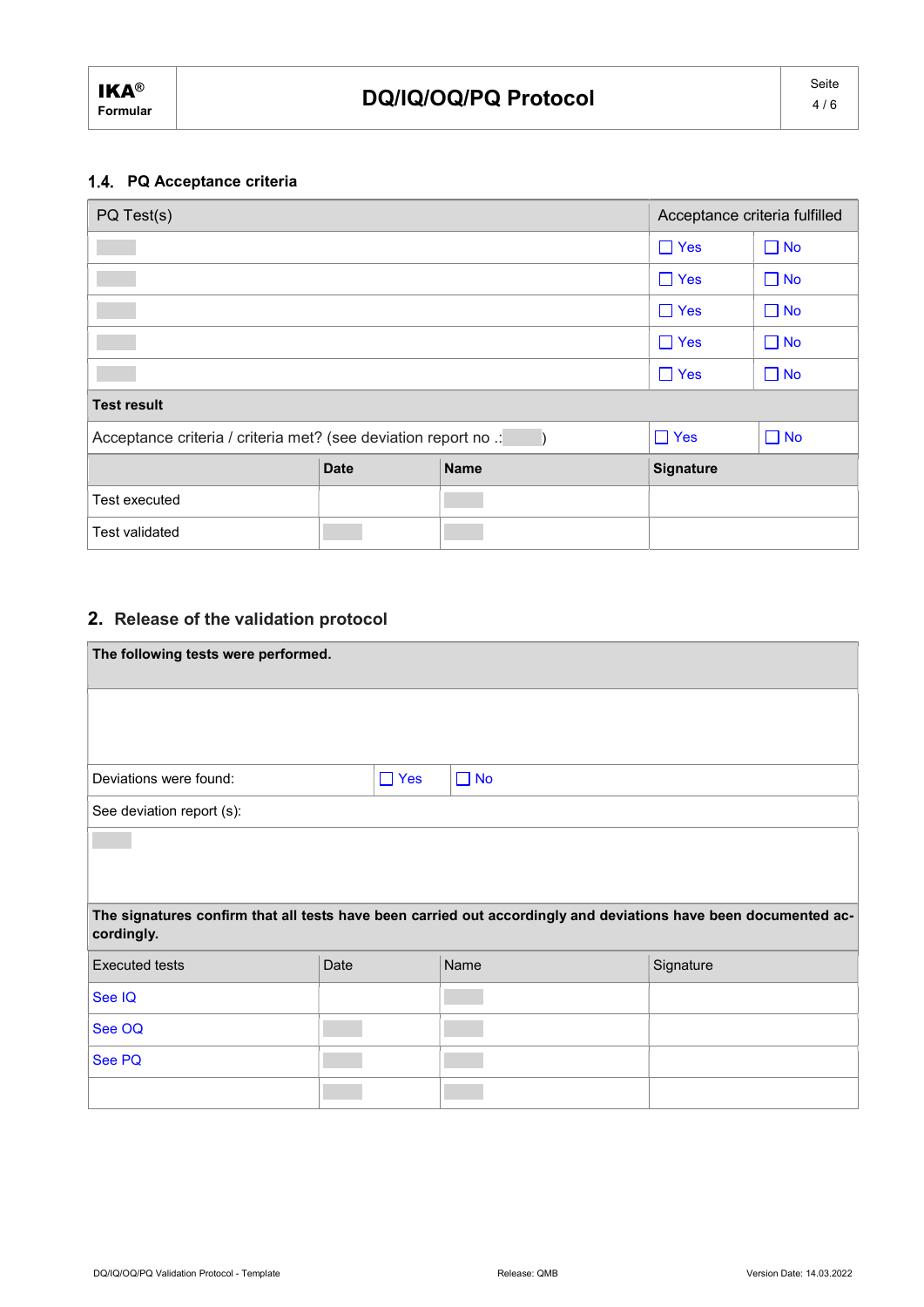## 3. Overview of the detected deviations of the validation

This page can be copied if more than 15 deviations have been detected! In this case, the page numbers must be filled out by hand. Side of

| $\overline{\phantom{a}}$<br>No. | Test No. | <b>Deviation</b> | <b>Classification</b> | <b>Deviation</b><br>rected? | cor-Date<br>Signature |
|---------------------------------|----------|------------------|-----------------------|-----------------------------|-----------------------|
| 1.                              |          |                  |                       |                             |                       |
| 2.                              |          |                  |                       |                             |                       |
| 3.                              |          |                  |                       |                             |                       |
| 4.                              |          |                  |                       |                             |                       |
| 5.                              |          |                  |                       |                             |                       |
| 6.                              |          |                  |                       |                             |                       |
| 7.                              |          |                  |                       |                             |                       |
| 8.                              |          |                  |                       |                             |                       |
| 9.                              |          |                  |                       |                             |                       |
| 10.                             |          |                  |                       |                             |                       |
| 11.                             |          |                  |                       |                             |                       |
| 12.                             |          |                  |                       |                             |                       |

#### Deviation classification:

Critical: Fatal error that makes further processing of the protocol impossible until the deviation is eliminated

Serious: Error that allows the further processing of the protocol, but prevents the execution of the next qualification phase to error correction.

Low: Error that neither affects the product nor endangers the operators. Further processing of the qualification protocols will not be hindered.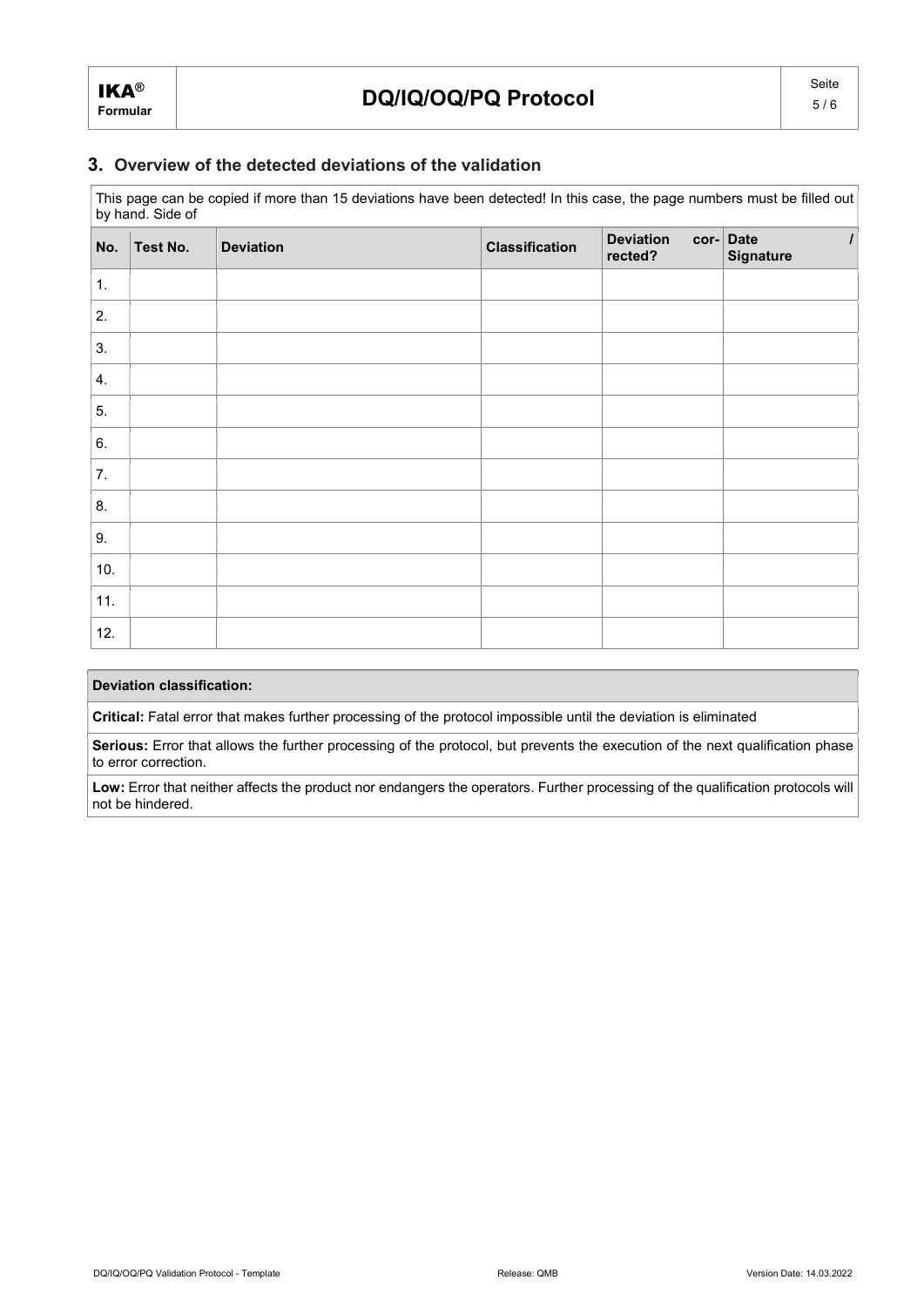## 4. Deviation Report

| Copy this page only in case of multiple deviations!             |                            |                 |             |          |                |            |            |          |           |
|-----------------------------------------------------------------|----------------------------|-----------------|-------------|----------|----------------|------------|------------|----------|-----------|
| Determined deviation No .:                                      |                            |                 |             |          |                |            |            |          |           |
| Test<br>No.:                                                    | $\qquad \qquad -$          | Page:           |             | Product: |                |            |            | Version: |           |
| Description:                                                    |                            |                 |             |          |                |            |            |          |           |
|                                                                 |                            |                 |             |          |                |            |            |          |           |
|                                                                 |                            |                 |             |          |                |            |            |          |           |
|                                                                 |                            |                 |             |          |                |            |            |          |           |
|                                                                 |                            |                 |             |          |                |            |            |          |           |
|                                                                 |                            |                 |             |          |                |            |            |          |           |
|                                                                 |                            |                 |             |          |                |            |            |          |           |
|                                                                 |                            |                 |             |          |                |            |            |          |           |
|                                                                 |                            |                 |             |          |                |            |            |          |           |
| Classification:                                                 |                            | $\Box$ critical |             |          | $\Box$ serious | $\Box$ low |            |          |           |
|                                                                 | Deviation detected by:     |                 |             |          |                |            |            |          |           |
| Date:                                                           |                            |                 | Name:       |          |                | Signature: |            |          |           |
|                                                                 | <b>Necessary measures:</b> |                 |             |          |                |            |            |          |           |
|                                                                 |                            |                 |             |          |                |            |            |          |           |
|                                                                 |                            |                 |             |          |                |            |            |          |           |
|                                                                 |                            |                 |             |          |                |            |            |          |           |
|                                                                 |                            |                 |             |          |                |            |            |          |           |
|                                                                 |                            |                 |             |          |                |            |            |          |           |
|                                                                 |                            |                 |             |          |                |            |            |          |           |
|                                                                 |                            |                 |             |          |                |            |            |          |           |
|                                                                 |                            |                 |             |          |                |            |            |          |           |
|                                                                 | Approved by:               |                 |             |          |                |            |            |          |           |
| Date:                                                           |                            |                 | Name:       |          |                | Signature  |            |          |           |
|                                                                 | Result of the action (s):  |                 |             |          |                |            |            |          |           |
| Acceptance criteria / criteria met? (see deviation report no .: |                            |                 |             |          |                |            | $\Box$ Yes |          | $\Box$ No |
|                                                                 |                            |                 | <b>Date</b> |          | <b>Name</b>    |            | Signature  |          |           |
| Test repeated                                                   |                            |                 |             |          |                |            |            |          |           |
| Test checked                                                    |                            |                 |             |          |                |            |            |          |           |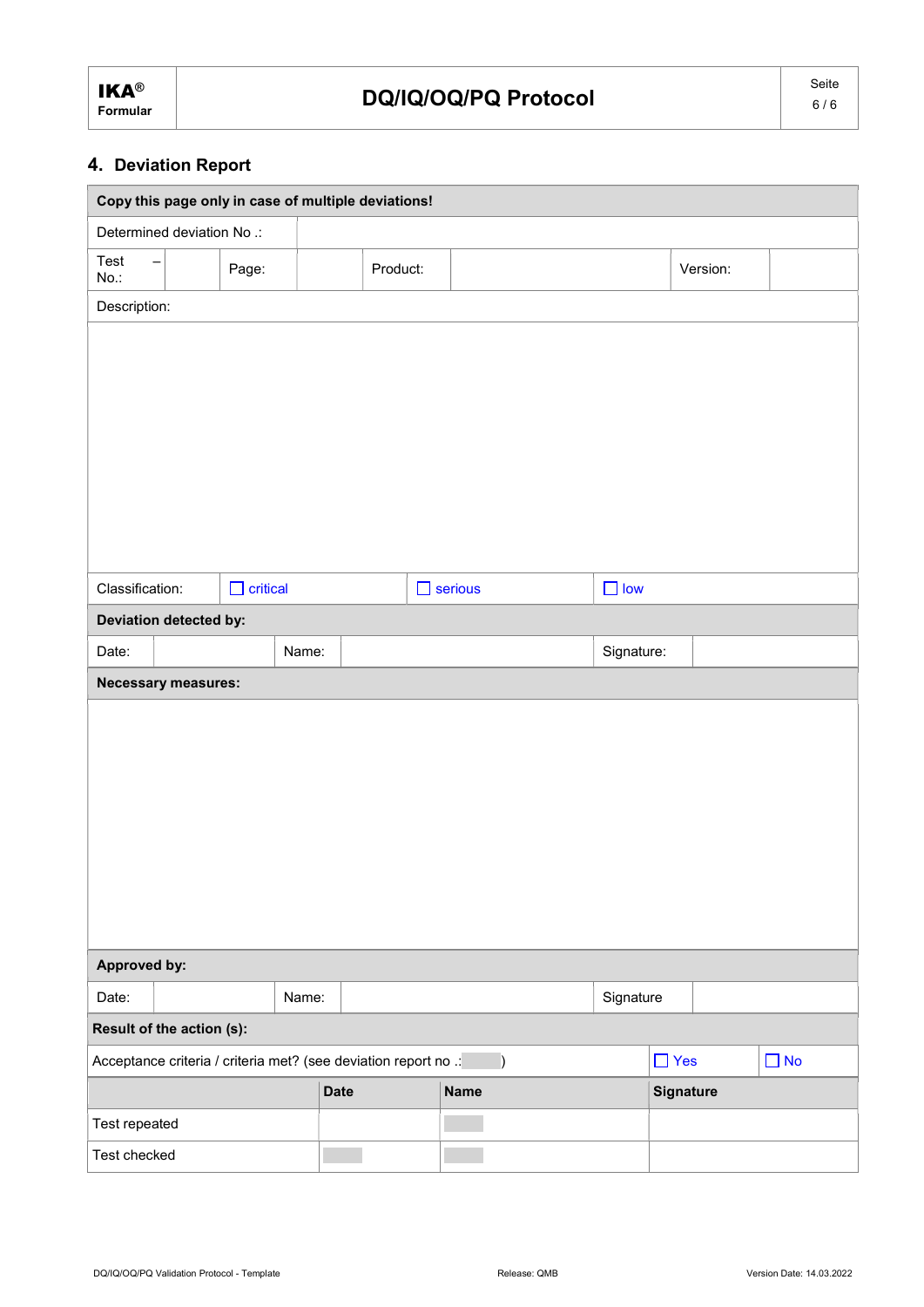# **Content**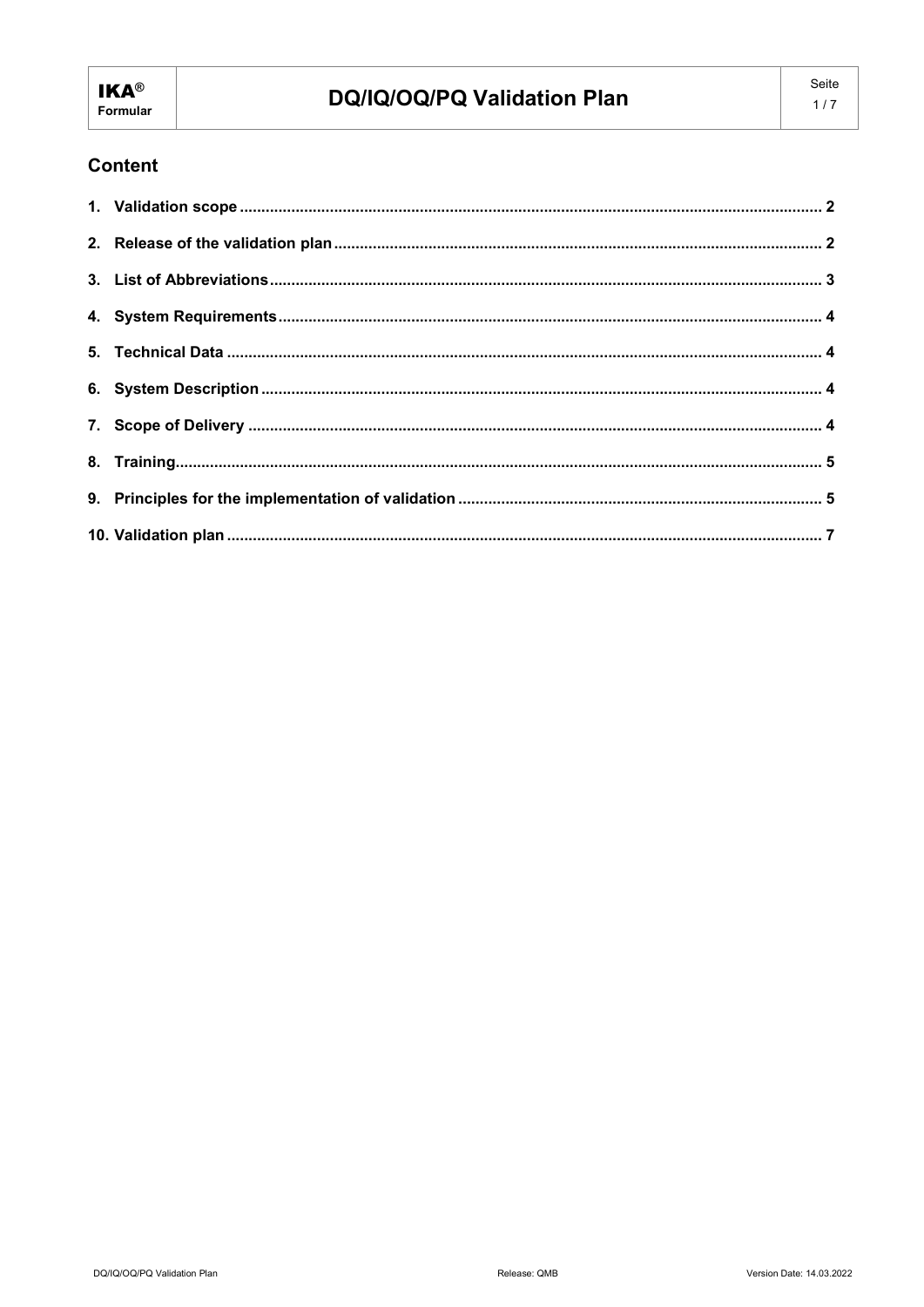## 1. Validation scope

| Description of the product                                           |
|----------------------------------------------------------------------|
|                                                                      |
|                                                                      |
|                                                                      |
|                                                                      |
|                                                                      |
|                                                                      |
|                                                                      |
|                                                                      |
|                                                                      |
|                                                                      |
| Description of the validation (URS - User Requirement Specification) |
|                                                                      |
|                                                                      |
| Time schedule / Planned time schedule for the validation             |
|                                                                      |
|                                                                      |

# 2. Release of the validation plan

|                             | <b>Job Title</b> | <b>Name</b> | <b>Signature</b> |
|-----------------------------|------------------|-------------|------------------|
| <b>IKA Quotation Number</b> |                  |             |                  |
| Author:                     |                  |             |                  |
| Checked:                    |                  |             |                  |
| Release:                    |                  |             |                  |
| Release:                    |                  |             |                  |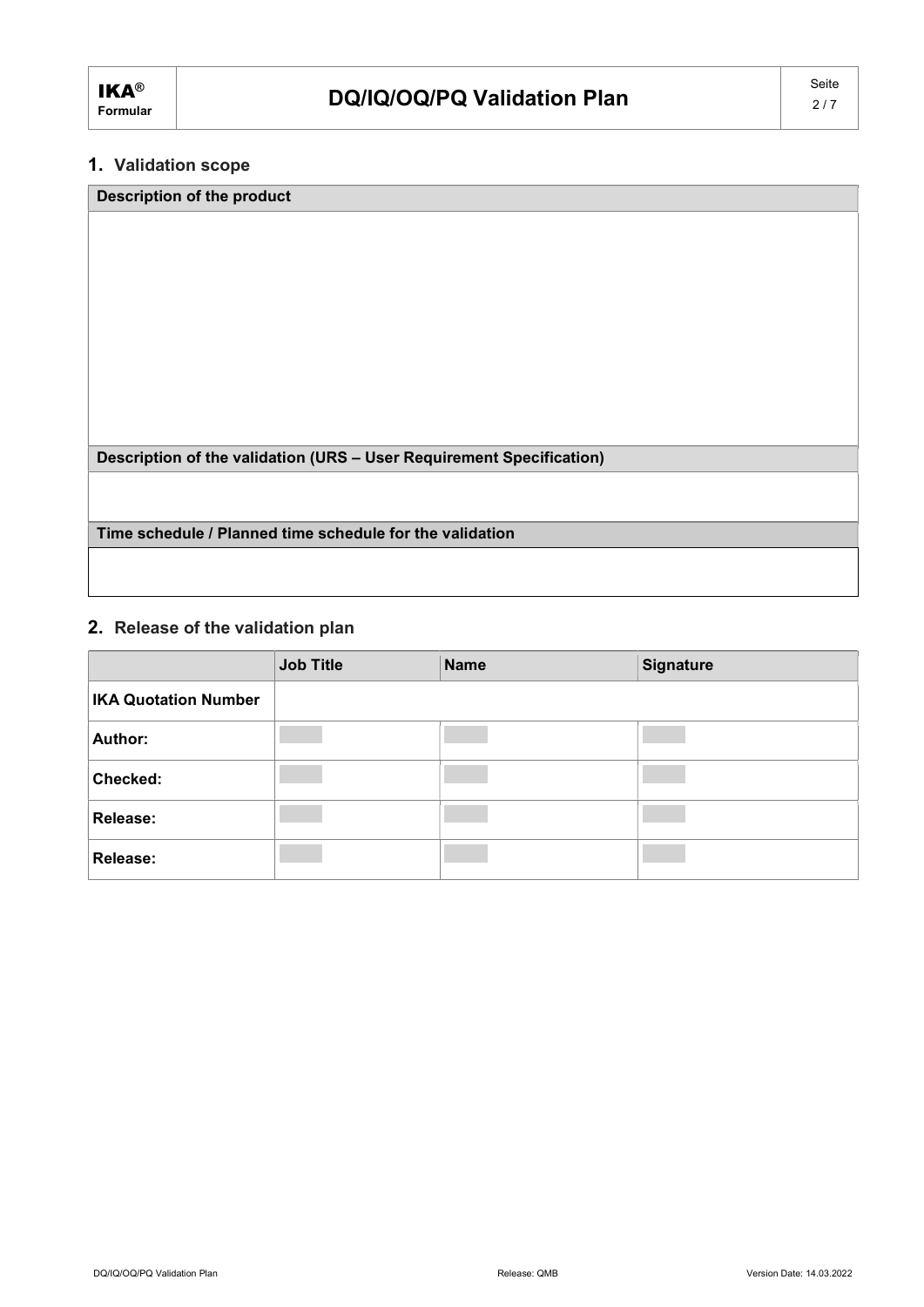## 3. List of Abbreviations

| <b>Abbreviation</b> | <b>Description</b>                                                                                                                                                                                                                                                                                                                                                                                                                                                                                                                                                                                                          |
|---------------------|-----------------------------------------------------------------------------------------------------------------------------------------------------------------------------------------------------------------------------------------------------------------------------------------------------------------------------------------------------------------------------------------------------------------------------------------------------------------------------------------------------------------------------------------------------------------------------------------------------------------------------|
| <b>DQ</b>           | During design qualification, all components, assemblies, system parts, filters and controls are documented<br>in order to prove that they correspond to the intended design and are suitable for the intended purpose.<br>IKA supports you in this by confirming the requirements / functional specifications or your URS (User Re-<br>quirement Specification), providing technical data or through feasibility studies in our application laboratory.<br>Depending on the work involved, costs may be incurred that will be reimbursed to you in the event of a<br>device purchase.                                       |
| IQ                  | Installation qualification is documented proof that the equipment, systems and components in the installed<br>or modified version meet the previously defined requirements.<br>IKA supports you in this qualification step by providing the certificates and documents that confirm the<br>identification and proper functioning and delivery of our devices. You will receive ready-made documents /<br>checklists for the specific product, which you can check point by point on site. If required, IKA will perform<br>the qualification step for you on site and check the installation conditions in your laboratory. |
| OQ                  | During operation qualification, the functions of the system or the equipment are checked for compliance<br>with the requirements.<br>IKA supports you in this step with clear instructions for carrying out relevant functional tests and makes<br>recommendations for suitable measuring equipment, if necessary according to the respective standard to<br>be complied with. If required, IKA will carry out the qualification step for you on site. At the same time, IKA<br>will provide you with important information on the qualification of your employees in order to avoid operating<br>errors on the device.     |
| PQ                  | Performance qualification demonstrates that the premises and infrastructure systems, in combination with<br>the production equipment, are suitable for manufacturing products of the agreed quality in a reproducible<br>manner.<br>IKA will be happy to support you in putting your system into operation. IKA mainly assesses the proper<br>functioning of the devices in operation and helps to adjust parameters if necessary.<br>The quality of the respective device is usually assessed by our customer. If required, IKA will support you<br>on site with performance qualification.                                |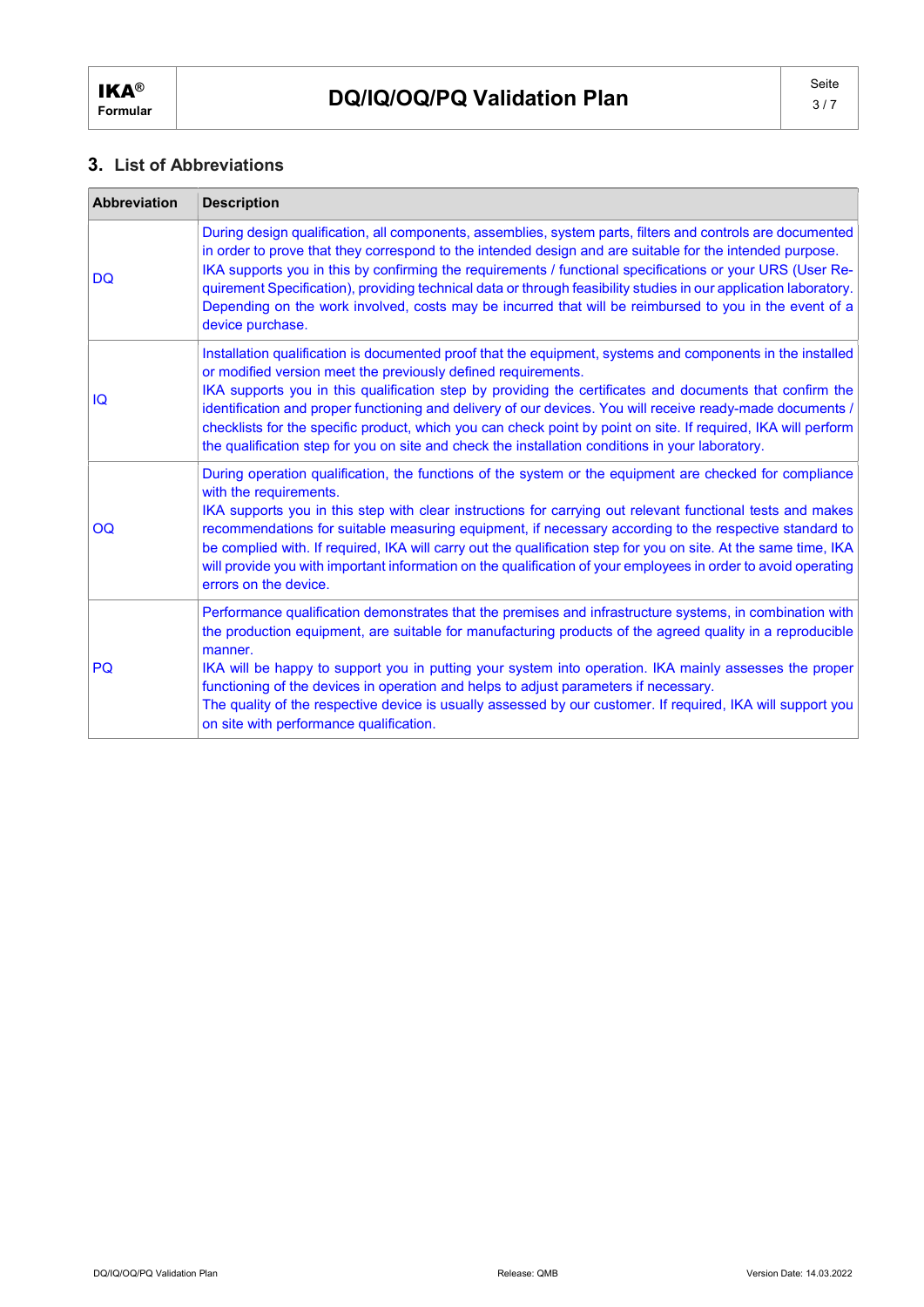## 4. System Requirements

## 5. Technical Data

## 6. System Description

| <b>IKA Article Number</b> | <b>Description</b> |
|---------------------------|--------------------|
|                           |                    |
|                           |                    |
|                           |                    |

## 7. Scope of Delivery

| <b>Name</b> |
|-------------|
|             |
|             |
|             |
|             |
|             |
|             |
|             |
|             |
|             |
|             |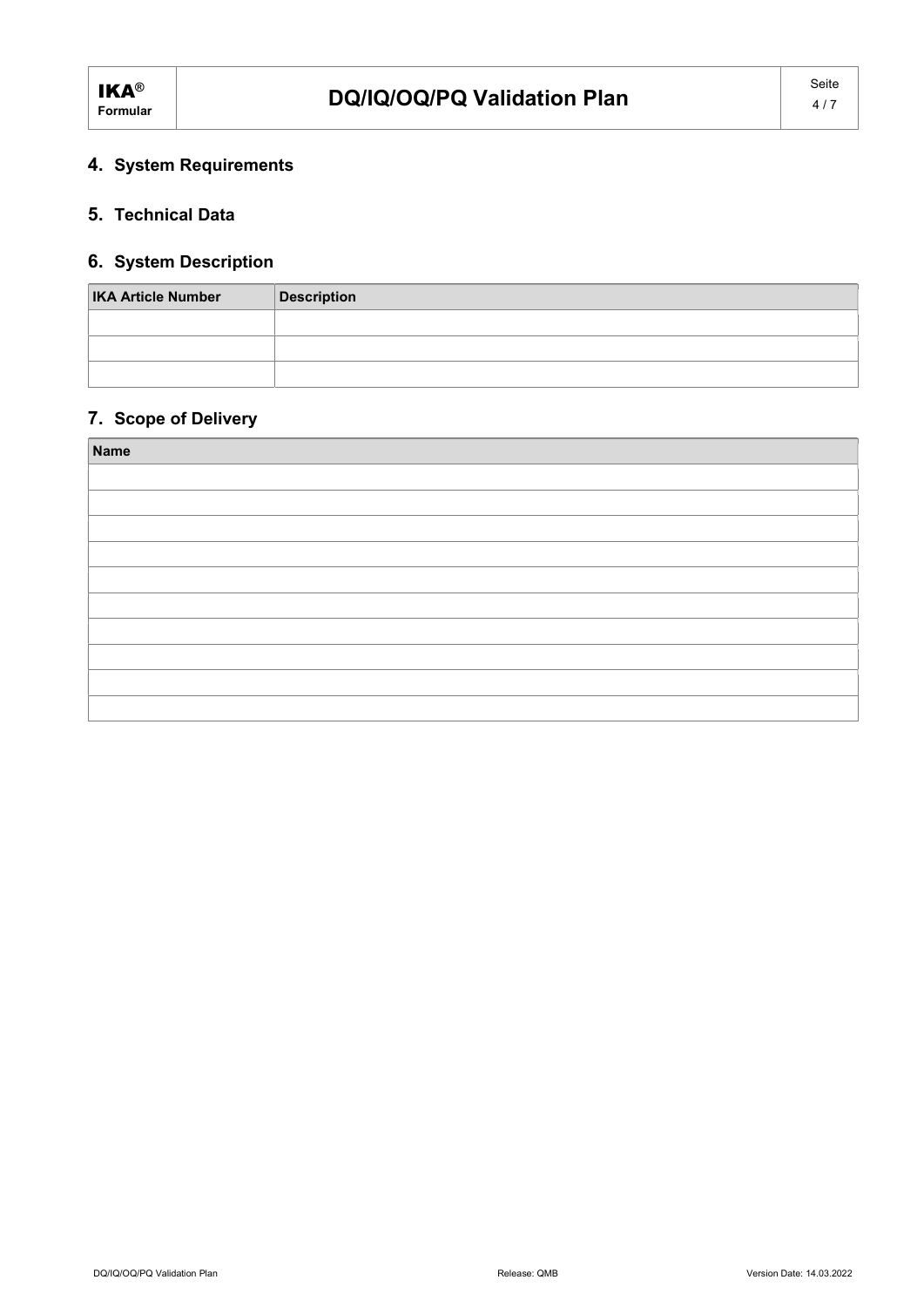## 8. Training

The training will be conducted at the customer side by IKA service or by a qualified distributor. The sign off of the training will be done at this validation protocol.

## 9. Principles for the implementation of validation

### 9.1. General

### 9.1.1. Purpose of the documentation

This document describes the activities for validation.

### 9.1.2. Place of Validation

The tests described in this document are to be done at the customer.

### 9.1.3. Necessary knowledge

To perform the tests described in this document, the testers must have the following knowledge and rights:

- Necessary rights to release and publish the IQ/OQ/PQ
- Knowledge of the function of the product and metrology equipment if applicable
- General product and customer specific safety rules

### 9.1.4. Behavior in case of deviations

Any discrepancies found during the processing of the tests of this document must be documented correctly. All detected deviations must be included in:

- the "overview of identified deviations"
- the form "deviation report"

The form "deviation report" describes in each case a deviation (and possibly necessary corrective measures) in detail.

Specifically, the following information must be entered in this form:

- Test no. / Page number of the test sheet / machine / version
- Description of deviation
- Deviation classification
- Name, date, signature of the tester
- Measures to eliminate the deviation
- Result of the measures for elimination
- Possible (negative) effects of the remedial measures

#### 9.2. Documentation of the test results

#### 9.3. General regulations

#### 9.3.1. Documentation release

The test is carried out on the basis of test sheets, which together with other forms produce this document. The entries under "Document Created" are made by the author of this document.

A specialist of the department then checks the test sheets for factual accuracy, completeness and feasibility of the tests and documents his activity under 'Documentation Checked'.

After a representative of the operating company has released the document (documentation released for the application), the tests can begin.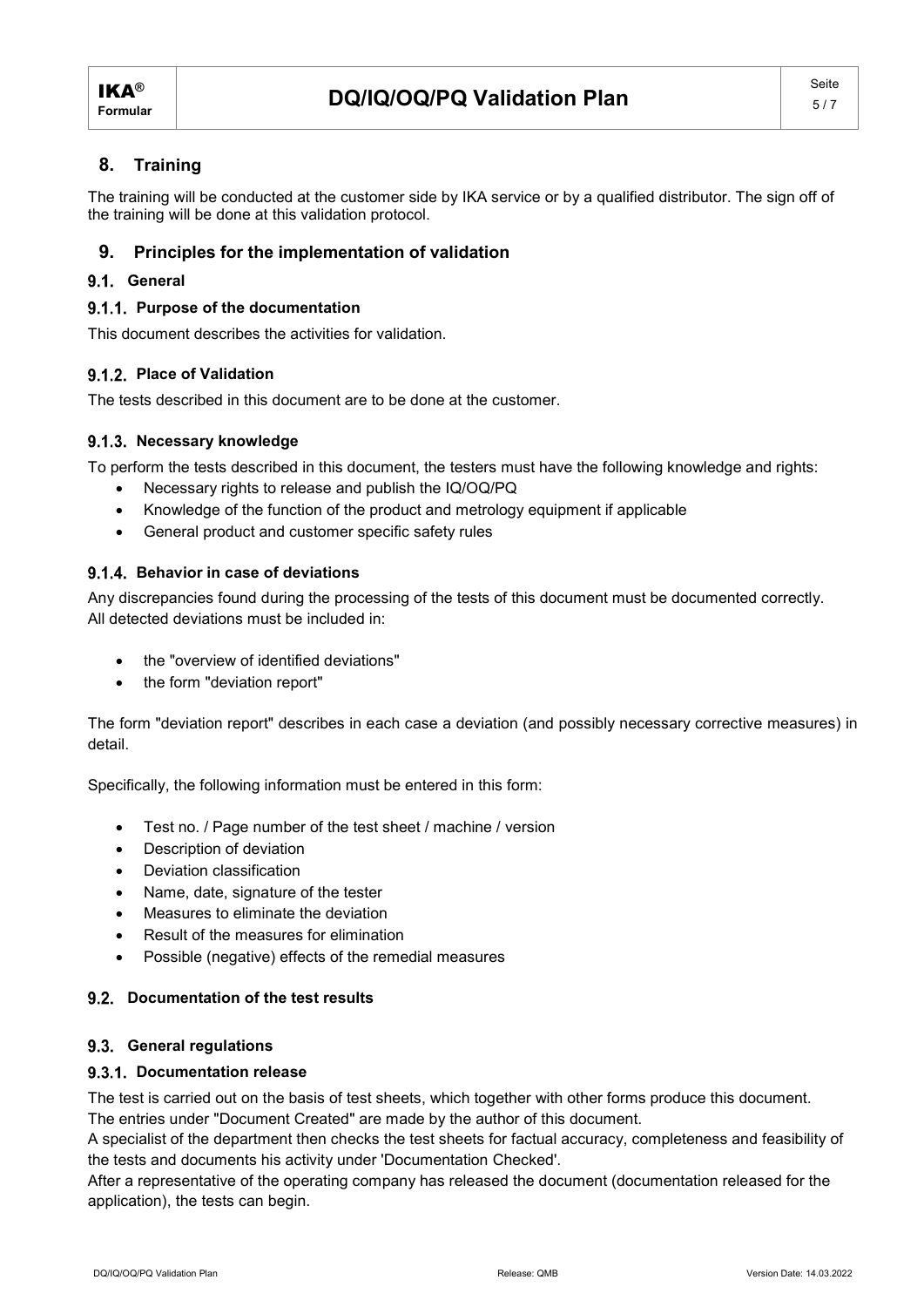#### 9.4 Test sheets

The tests are performed by one or two testers. The test results are to be documented in the corresponding test sheets. In this case, the tester or testers must indicate the date of implementation and sign the test.

### 9.4.1. Other documents

### If additional documents are used for the test procedure (lists, etc.), these documents must be included in Chapter 5 (Appendix) and entered in the overview list.

### 9.4.2. Qualification report

After all the tests have been completed, the 'Qualification Report' form will be completed and signed by the tester (s). A representative of the operating company formally checks that all tests have been carried out and documented properly and signs the document under tests.

### 9.4.3. Incorrect entries on test log

When correcting write and transfer errors, note that corrections that make the original erroneous entry illegible are not allowed. When correcting, the erroneous entry must be crossed out so that it remains readable. The correct entry should be written next to the crossed-out incorrect entry. In addition, the correction must be signed with an indication of the date and the reason for the correction.

#### 9.4.4. Not filled in form fields

In form fields that are not filled in, the note "N.A." (= not applicable) must be entered.